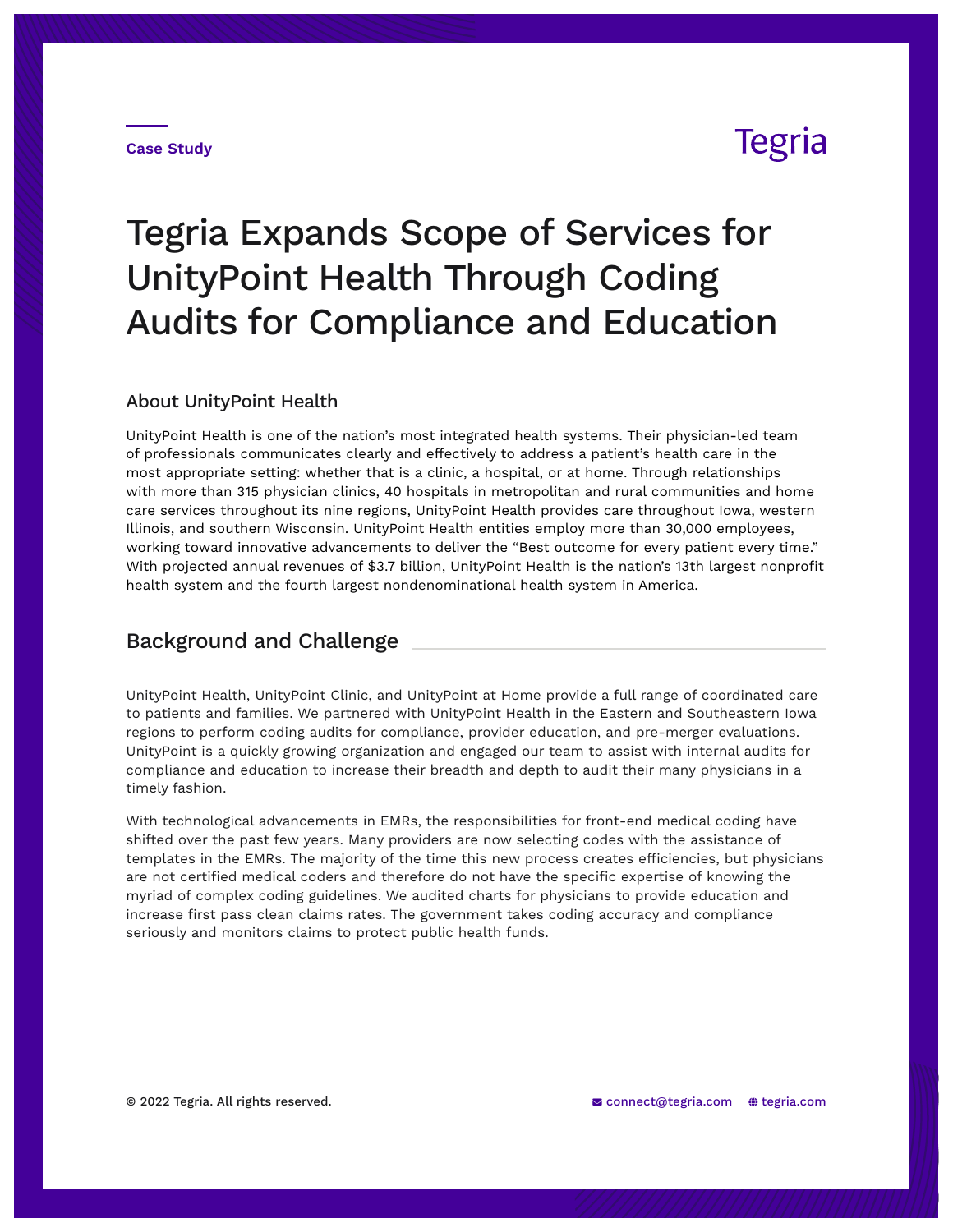#### **Case Study**

## Tegria

### Solution

#### Audit for Compliance

We audited 644 charts, covering four regions which included nine specialties. Our team examined 10 charts per physician or qualified healthcare professional – that is, anyone who bills for services. Within the 10 charts, the following was confirmed:

- Accuracy and appropriateness of the type of services provided
- Selected level of service is supported by the provider's documentation
- ICD-10 code(s) selected are correct, sequentially accurate, and appropriately linked to the proper CPT codes

#### Audit for Education

Each provider received an individual report outlining accuracy rate and detailed information of incorrectly coded records. Coding leaders were provided with a summary report of findings across the organization.

### Outcomes

When performed with the right intention, style, and frequency, medical coding compliance audits provide crucial feedback and provide direction to enhance both coding operations and revenue cycle performance.

After completing the audit and giving individual feedback to physicians and healthcare providers, along with overall feedback to leaders on the health of the coding program, we were referred to complete audits on many UnityPoint locations throughout Eastern and Southeastern Iowa. These included new potential clincs looking to be acquired by the UnityPoint umbrella.

We completed pre-merger audits to establish a baseline for new clinics. The four categories we audited for UnityPoint included:

- Evaluation & Management (E/M) Services: Evaluated for overcoding, undercoding, and wrong service type
- Procedures: Evaluated for coded-not supported, supported-not coded, and wrong codeModifiers Evaluated for correct and incorrect modifiers used
- Diagnosis: Evaluated for correct and incorrect diagnosis findings